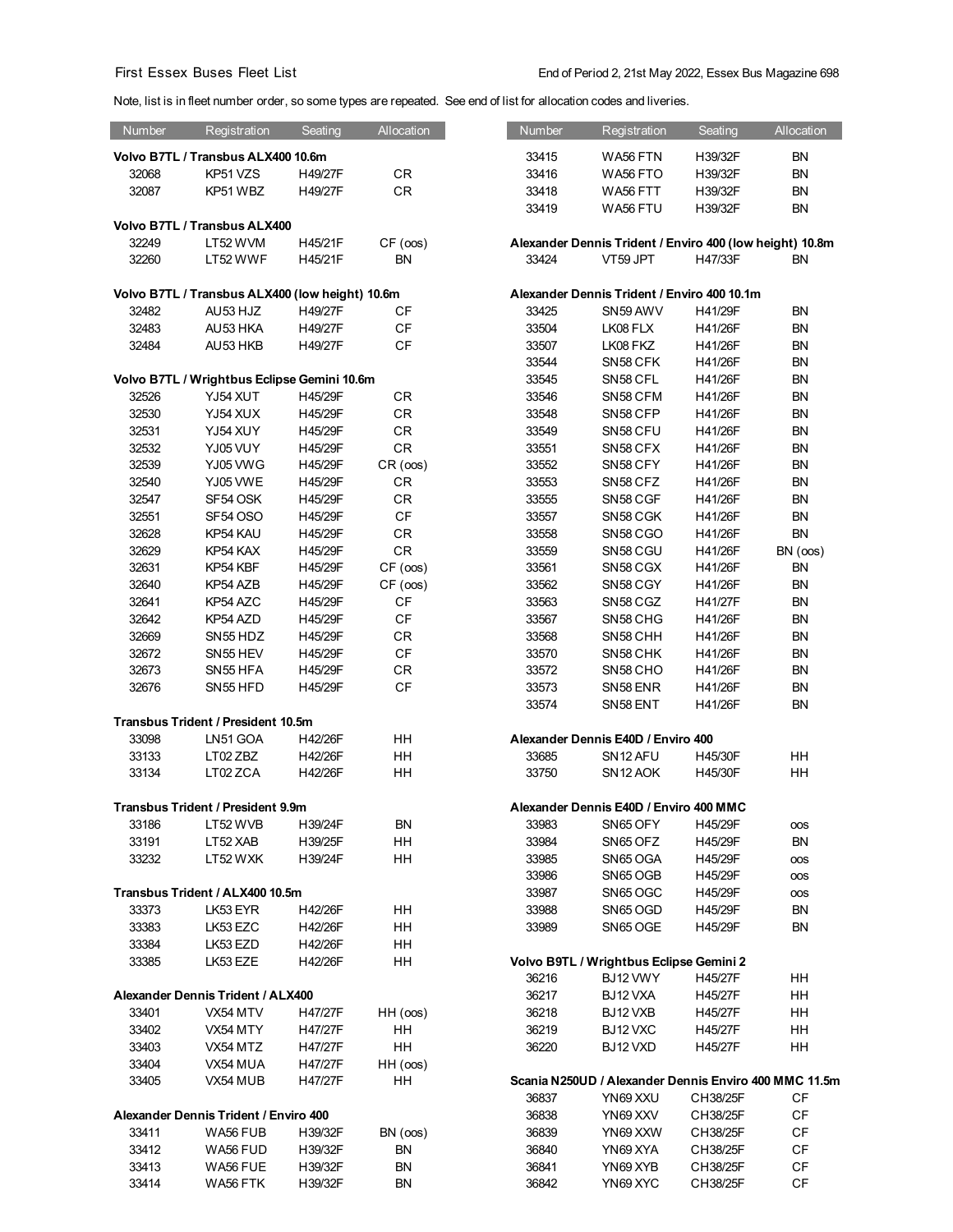| Number | Registration                                  | Seating   | Allocation | Number | Registration                                 | Seating           | Allocation             |
|--------|-----------------------------------------------|-----------|------------|--------|----------------------------------------------|-------------------|------------------------|
| 36843  | YN69 XYD                                      | CH38/25F  | CF         |        | Alexander Dennis E20D / Enviro 200 10.9m     |                   |                        |
|        |                                               |           |            |        |                                              | B39F              |                        |
|        |                                               |           |            | 44467  | YX12 DHE                                     |                   | CF (oos)               |
|        | Volvo B7TL / Wrightbus Eclipse Gemini 10.6m   |           |            | 44469  | <b>YX12 GGO</b>                              | B39F              | CF (oos)               |
| 37004  | WX55 VHN                                      | H45/29F   | CR         | 44471  | YX62 BNB                                     | B39F              | CF (cos)               |
| 37005  | WX55 VHO                                      | H45/29F   | CR         | 44473  | YX62 BNU                                     | B39F              | CF (oos)               |
| 37006  | WX55 VHP                                      | H45/29F   | CR         | 44537  | YX13 AEF                                     | B39F              | $\mathsf{C}\mathsf{F}$ |
| 37007  | WX55 VHR                                      | H45/29F   | ${\sf CR}$ | 44538  | YX13 AHN                                     | B39F              | CF                     |
| 37010  | WX55 VHV                                      | H45/29F   | CR (cos)   | 44539  | YX13 AHO                                     | B39F              | $\mathsf{C}\mathsf{F}$ |
| 37015  | WX55 VJC                                      | H45/29F   | CR         | 44540  | YX13 AHP                                     | B39F              | $\mathsf{C}\mathsf{F}$ |
| 37016  | WX55 VJD                                      | H45/29F   | CR         | 44541  | YX13 AHU                                     | B39F              | CF                     |
| 37017  | WX55 VJE                                      | H45/29F   | CR         | 44542  | YX13 AHV                                     | B39F              | $\mathsf{C}\mathsf{F}$ |
| 37020  | WX55 VJJ                                      | H45/29F   | CR         | 44543  | YX13 AHZ                                     | B39F              | CF                     |
| 37027  | YJ06 XKS                                      | H45/29F   | CR         | 44544  | YX13 AKF                                     | B39F              | CF                     |
| 37034  | YJ06 XKZ                                      | H45/29F   | CR         | 44545  | YX13 AKG                                     | B39F              | $\mathsf{C}\mathsf{F}$ |
| 37035  | YJ06 XLA                                      | H45/29F   | CR         | 44546  | YX13 AKJ                                     | B39F              | $\mathsf{C}\mathsf{F}$ |
| 37036  | YJ06 XLB                                      | H45/29F   | CR         | 44547  | YX13 AKK                                     | B39F              | CF                     |
| 37037  | YJ06 XLC                                      | H45/29F   | CR         | 44548  | YX13 AKN                                     | B39F              | $\mathsf{C}\mathsf{F}$ |
| 37042  | YJ06 XLH                                      | H45/29F   | CR         | 44549  | YX13 AKO                                     | B39F              | CF                     |
| 37053  | YJ06 XMD                                      | H45/29F   | CR         | 44550  | YX13 AKP                                     | B39F              | CF                     |
| 37054  | YJ06 XME                                      | H45/29F   | CR         | 44551  | YX13 AKY                                     | B39F              | CF                     |
| 37062  | YJ06 XMP                                      | H45/29F   | CR (cos)   |        |                                              |                   |                        |
|        |                                               |           |            |        | Alexander Dennis Dart / Enviro 200 10.8m     |                   |                        |
|        | Volvo B9TL / Wrightbus Eclipse Gemini 10.4m   |           |            | 44596  | EU60 LFS                                     | B <sub>35</sub> F | CF                     |
| 37133  | SN57 HDH                                      | H45/29F   | CR (cos)   | 44597  | FJ58 YSL                                     | B37F              | CF                     |
| 37134  | SN57 HDJ                                      | H45/29F   | CR         | 44598  | KX57 BWF                                     | B37F              | CF                     |
| 37135  | SN57 HCP                                      | H45/29F   | CR         | 44599  | YX08 HJF                                     | B37F              | CF                     |
| 37136  | SN57 HCU                                      | H45/29F   | <b>CR</b>  |        |                                              |                   |                        |
| 37138  | SN57 HCX                                      | H45/29F   | CR         |        | Alexander Dennis E20D / Enviro 200 MMC 10.5m |                   |                        |
| 37139  | SN57 HCY                                      | H45/29F   | CR         | 44659  | YX66 WBD                                     | B37F              | CF                     |
| 37140  | SN57 HCZ                                      | H45/29F   | CR         | 44660  | YX66 WBE                                     | B37F              | CF                     |
|        |                                               |           |            | 44661  | YX66 WBF                                     | B37F              | CF                     |
|        | Volvo B9TL / Wrightbus Eclipse Gemini 2 10.4m |           |            | 44662  | YX66 WBG                                     | B37F              | $\mathsf{C}\mathsf{F}$ |
| 37985  | BJ11 XGY                                      | DPH39/26F | <b>HH</b>  |        |                                              |                   |                        |
| 37986  | BJ11 ECY                                      | DPH39/26F | HH         |        | Alexander Dennis Dart / Enviro 200 8.9m      |                   |                        |
|        |                                               |           |            | 44900  | AY08 EKT                                     | B <sub>29</sub> F | CF                     |
|        | Transbus Dart / Pointer 10.7m                 |           |            | 44908  | YX09 AFV                                     | B <sub>28</sub> F | <b>BN</b>              |
| 42487  | SN03 WME                                      | B37F      | <b>CF</b>  | 44909  | YX09 AFY                                     | B <sub>28</sub> F | <b>BN</b>              |
|        |                                               |           |            | 44910  | YX09 AFZ                                     | B <sub>28</sub> F | ΒN                     |
|        | Alexander Dennis Dart / Pointer 10.7m         |           |            | 44913  | YX09 AGV                                     | B <sub>28</sub> F | CF                     |
| 42895  | WX05 RUW                                      | B37F      | CF         | 44914  | YX09 AGZ                                     | B <sub>28</sub> F | CF                     |
| 42923  | EU05 AUP                                      | B37F      | CF (oos)   | 44915  | YX09 AHA                                     | B <sub>28</sub> F | $\mathsf{C}\mathsf{F}$ |
| 42930  | SN05 EAM                                      | B37F      | <b>CF</b>  |        |                                              |                   |                        |
| 42934  | SN05 DZP                                      | B37F      | СF         |        | StreetLite DF / Wrightbus 10.9m              |                   |                        |
| 42935  | SN05 DZR                                      | B37F      | СF         | 47521  | SN64 CMV                                     | B37F              | HH                     |
| 42936  | SN05 DZS                                      | B37F      | СF         | 47522  | SN64 CMX                                     | B37F              | HH                     |
| 42937  | SN05 DZT                                      | B37F      | СF         | 47523  | SN64 CMY                                     | B37F              | HH                     |
| 42940  | MX56 HXZ                                      | B37F      | CF         | 47524  | SN64 CMZ                                     | B <sub>37</sub> F | HH                     |
| 42941  | WA56 OAO                                      | B37F      | CF         | 47525  | SN64 CNA                                     | B37F              | HH                     |
| 42944  | WA56 OAU                                      | B37F      | СF         | 47526  | SN64 CNC                                     | B37F              | HH                     |
| 42945  | WA56 OAV                                      | B37F      | CF         | 47527  | SN64 CNE                                     | B37F              | HH                     |
| 42956  | WX06 OMO                                      | B37F      | HH         | 47528  | SN64 CNF                                     | B37F              | HH                     |
|        |                                               |           |            | 47529  | SN64 CNJ                                     | B37F              | HH                     |
|        | Alexander Dennis Dart / Enviro 200 10.2m      |           |            | 47530  | SN64 CNK                                     | B <sub>37</sub> F | HH                     |
| 44001  | LK57 EJD                                      | B32F      | СF         | 47643  | SN <sub>15</sub> AEZ                         | B37F              | HH                     |
| 44002  | LK57 EJE                                      | B32F      | СF         | 47644  | SN <sub>15</sub> AFA                         | B37F              | HH                     |
| 44003  | LK57 EJF                                      | B32F      | CF         | 47645  | SN <sub>15</sub> AFE                         | B37F              | HH                     |
| 44004  | LK57 EJG                                      | B32F      | СF         | 47646  | SN <sub>15</sub> AFF                         | B37F              | HH                     |
| 44005  | LK57 EJJ                                      | B32F      | СF         | 47647  | SN <sub>15</sub> AFJ                         | B37F              | HH                     |
| 44006  | LK57 EJL                                      | B32F      | CF         | 47648  | SN <sub>15</sub> AFK                         | B37F              | HH                     |
| 44080  | YX58 HVK                                      | B32F      | CF         | 47649  | SN <sub>15</sub> AEL                         | B37F              | HH                     |
| 44081  | YX58 HVL                                      | B32F      | СF         | 47650  | SN <sub>15</sub> AEM                         | B37F              | HH                     |
|        |                                               |           |            | 47651  | SN <sub>15</sub> AEO                         | B37F              | <b>BN</b>              |
|        |                                               |           |            |        |                                              |                   |                        |

| Iumber | Registration                                | Seating   | Allocation |
|--------|---------------------------------------------|-----------|------------|
| 36843  | YN69 XYD                                    | CH38/25F  | CF         |
|        |                                             |           |            |
|        | Ivo B7TL / Wrightbus Eclipse Gemini 10.6m   |           |            |
| 37004  | WX55 VHN                                    | H45/29F   | CR         |
| 37005  | WX55 VHO                                    | H45/29F   | CR         |
|        |                                             |           |            |
| 37006  | WX55 VHP                                    | H45/29F   | CR         |
| 37007  | WX55 VHR                                    | H45/29F   | CR         |
| 37010  | WX55 VHV                                    | H45/29F   | CR (oos)   |
| 37015  | WX55 VJC                                    | H45/29F   | <b>CR</b>  |
| 37016  | WX55 VJD                                    | H45/29F   | <b>CR</b>  |
| 37017  | WX55 VJE                                    | H45/29F   | CR         |
| 37020  | WX55 VJJ                                    | H45/29F   | <b>CR</b>  |
| 37027  | YJ06 XKS                                    | H45/29F   | <b>CR</b>  |
| 37034  | YJ06 XKZ                                    | H45/29F   | <b>CR</b>  |
| 37035  | YJ06 XLA                                    | H45/29F   | <b>CR</b>  |
| 37036  | YJ06 XLB                                    | H45/29F   | CR         |
| 37037  | YJ06 XLC                                    | H45/29F   | CR         |
| 37042  | YJ06 XLH                                    | H45/29F   | CR         |
| 37053  | YJ06 XMD                                    | H45/29F   | <b>CR</b>  |
| 37054  | YJ06 XME                                    | H45/29F   | <b>CR</b>  |
| 37062  | YJ06 XMP                                    | H45/29F   | CR (cos)   |
|        |                                             |           |            |
|        | Ivo B9TL / Wrightbus Eclipse Gemini 10.4m   |           |            |
| 37133  | SN57 HDH                                    | H45/29F   | CR (cos)   |
| 37134  | SN57 HDJ                                    | H45/29F   | CR         |
| 37135  | SN57 HCP                                    | H45/29F   | <b>CR</b>  |
| 37136  | SN57 HCU                                    | H45/29F   | CR         |
| 37138  | SN57 HCX                                    | H45/29F   | CR         |
|        |                                             |           |            |
| 37139  | SN57 HCY                                    | H45/29F   | CR         |
| 37140  | SN57 HCZ                                    | H45/29F   | <b>CR</b>  |
|        |                                             |           |            |
|        | Ivo B9TL / Wrightbus Eclipse Gemini 2 10.4m |           |            |
| 37985  | BJ11 XGY                                    | DPH39/26F | HH         |
| 37986  | BJ11 ECY                                    | DPH39/26F | HH         |
|        |                                             |           |            |
|        | ansbus Dart / Pointer 10.7m                 |           |            |
| 42487  | SN03 WME                                    | B37F      | <b>CF</b>  |
|        |                                             |           |            |
|        | exander Dennis Dart / Pointer 10.7m         |           |            |
| 42895  | WX05 RUW                                    | B37F      | СF         |
| 42923  | EU05 AUP                                    | B37F      | CF (cos)   |
| 42930  | SN05 EAM                                    | B37F      | <b>CF</b>  |
| 42934  | SN05 DZP                                    | B37F      | <b>CF</b>  |
| 42935  | SN05 DZR                                    | B37F      | CF         |
| 42936  | SN05DZS                                     | B37F      | <b>CF</b>  |
| 42937  | SN05 DZT                                    | B37F      | СF         |
| 42940  | MX56 HXZ                                    | B37F      | CF         |
|        |                                             | B37F      | CF         |
| 42941  | WA56 OAO                                    |           |            |
| 42944  | WA56 OAU                                    | B37F      | <b>CF</b>  |
| 42945  | WA56 OAV                                    | B37F      | CF         |
| 42956  | WX06 OMO                                    | B37F      | HH         |
|        |                                             |           |            |
|        | exander Dennis Dart / Enviro 200 10.2m      |           |            |
| 44001  | LK57 EJD                                    | B32F      | СF         |
| 44002  | LK57 EJE                                    | B32F      | <b>CF</b>  |
| 44003  | LK57 EJF                                    | B32F      | CF         |
| 44004  | LK57 EJG                                    | B32F      | <b>CF</b>  |
| 44005  | LK57 EJJ                                    | B32F      | СF         |
| 44006  | LK57 EJL                                    | B32F      | CF         |
| 44080  | YX58 HVK                                    | B32F      | CF         |
| 44081  | YX58 HVL                                    | B32F      | <b>CF</b>  |
|        |                                             |           |            |
|        |                                             |           |            |
|        |                                             |           |            |
|        |                                             |           |            |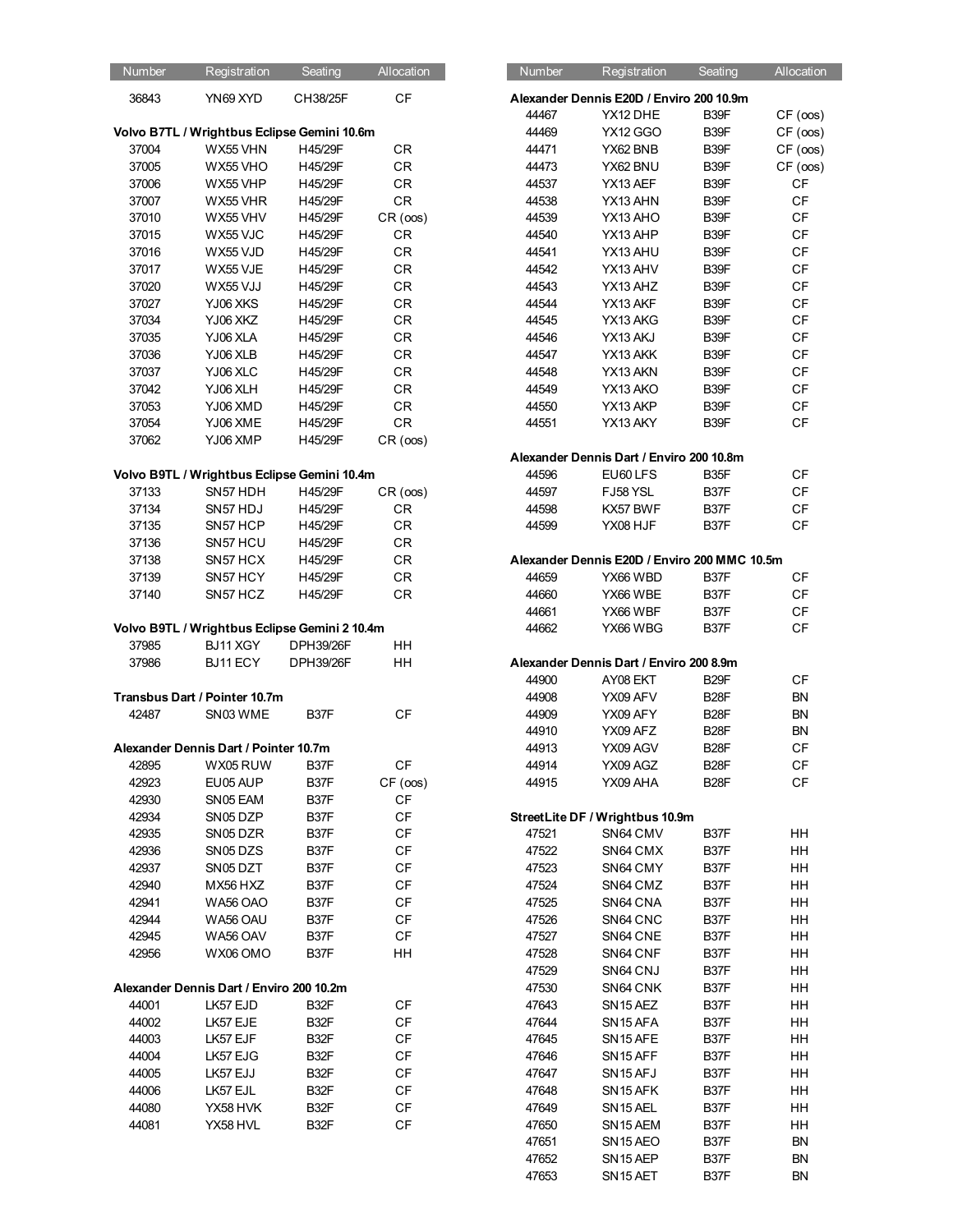| Number               | Registration                                | Seating           | Allocation             | Number  | Registration                                 | Seating           | Allocation             |
|----------------------|---------------------------------------------|-------------------|------------------------|---------|----------------------------------------------|-------------------|------------------------|
| 47654                | SN <sub>15</sub> AEU                        | B37F              | <b>BN</b>              | 66818   | MX05 CEA                                     | B43F              | $\mathsf{C}\mathsf{F}$ |
| 47655                | SN <sub>15</sub> AEV                        | B <sub>37</sub> F | <b>BN</b>              | 66821   | MX05 CEK                                     | B43F              | <b>BN</b>              |
| 47656                | SN15 AEW                                    | B37F              | <b>BN</b>              | 66823   | MX05 CEU                                     | B43F              | $\mathsf{C}\mathsf{F}$ |
| 47657                | SN <sub>15</sub> AEX                        | B37F              | <b>BN</b>              | 66825   | MX05 CEY                                     | B43F              | CF(DS)                 |
| 47658                | SN <sub>15</sub> AEY                        | B37F              | <b>BN</b>              | 66828   | MX05 CFE                                     | B43F              |                        |
|                      |                                             |                   |                        |         |                                              |                   | CR (oos)               |
|                      |                                             |                   |                        | 66830   | MX05 CFJ                                     | B43F              | CF                     |
|                      | StreetLite Max DF / Wrightbus 11.5/6m       |                   |                        | 66837   | MX05 CFU                                     | B43F              | $\mathsf{C}\mathsf{F}$ |
| 63061                | SK63 KKB                                    | B41F              | HH                     | 66846   | MX05 CGV                                     | B43F              | CF(DS)                 |
| 63063                | SK63 KKD                                    | B41F              | HH                     | 66848   | MX05 CGZ                                     | B43F              | CF(DS)                 |
| 63064                | SK63 KKE                                    | B41F              | HH                     | 66860   | MX05 CHY                                     | B43F              | CF(DS)                 |
| 63065                | SK63 KKF                                    | B41F              | HH                     | 66863   | MX05 CJF                                     | B43F              | CF(DS)                 |
| 63161                | SN64 CHX                                    | B41F              | HH                     | 66872*  | MX05 CKD                                     | B43F              | $\mathsf{C}\mathsf{F}$ |
| 63162                | SN64 CHY                                    | B41F              | HH                     | 66936** | WX55 UAC                                     | B43F              | CF(DS)                 |
| 63163                | SN64 CHZ                                    | B41F              | HH                     | 66970*  | KX05 MJV                                     | B43F              | CR                     |
| 63164                | SN64 CJE                                    | B41F              | HH                     | 66971*  | KX05 MJY                                     | B43F              | ${\sf CR}$             |
| 63165                | SN64 CJF                                    | B41F              | HH                     |         |                                              |                   |                        |
| 63166                | SN64 CJJ                                    | B41F              | HH                     |         | Alexander Dennis E20D / Enviro 200 MMC 11.6m |                   |                        |
| 63167                | SN64 CJO                                    | B41F              | HH                     | 67160   | YY66 OZV                                     | B36F              | CF                     |
| 63168                | SN64 CJU                                    | B41F              | HH                     | 67161   | YY66 OZW                                     | B36F              | <b>BN</b>              |
| 63169                | SN64 CJV                                    | B41F              | HH                     | 67162   | YY66 OZX                                     | B <sub>36</sub> F | $\mathsf{C}\mathsf{F}$ |
| 63170                | SN64 CJX                                    | B41F              | HH                     | 67163   | YY66 PAO                                     | B36F              | ${\sf BN}$             |
| 63328                | SK65 PXJ                                    | B41F              | CR                     | 67164   | YY66 PBF                                     | B36F              | $\mathsf{C}\mathsf{F}$ |
| 63329                | SK65 PXL                                    | B41F              | CR                     | 67165   | YY66 PBO                                     | B <sub>36</sub> F | BN (oos)               |
| 63330                | SK65 PXM                                    | B41F              | CR                     | 67166   | YY66 PBU                                     | B36F              | <b>BN</b>              |
| 63331                | SK65 PXN                                    | B41F              | CR                     | 67167   | YY66 PBV                                     | B36F              | <b>BN</b>              |
| 63332                | SK65 PXO                                    | B41F              | CR (oos)               | 67168   | YY66 PBX                                     | B36F              | <b>BN</b>              |
| 63333                | SK65 PXP                                    | B41F              | CR                     | 67169   | YY66 PBZ                                     | B36F              | $\mathsf{C}\mathsf{F}$ |
| 63334                | SK65 PXR                                    | B41F              | CR                     | 67171   | YY66 PCO                                     | B36F              | $\mathsf{C}\mathsf{F}$ |
| 63335                | SK65 PXS                                    | B41F              | CR                     |         |                                              |                   |                        |
| 63336                | SM65 EEU                                    | B41F              | CR                     |         | Alexander Dennis E20D / Enviro 200 MMC 11.8m |                   |                        |
| 63337                | SM65 EEV                                    | B41F              | CR                     | 67189   | SN66 WKK                                     | B41F              | CF                     |
| 63338                | SM65 EEW                                    | B41F              | CR                     | 67190   | SN66 WKL                                     | B41F              | ${\sf BN}$             |
| 63339                | SM65 EEX                                    | B41F              | CR                     | 67191   | SN66 WKM                                     | B41F              | <b>BN</b>              |
| 63340                | SM65 EEY                                    | B41F              | CR                     | 67192   | SN66 WKO                                     | B41F              | HH (oos)               |
| 63341                | SM65 EEZ                                    | B41F              | CR                     | 67193   | SN66 WKP                                     | B41F              | CF                     |
| 63342                | SM65 EFA                                    | B41F              | CR                     | 67194   | SN66 WKR                                     | B41F              | HH                     |
| 63343                | SM65 EFB                                    | B41F              | CR                     | 67195   | SN66 WKS                                     | B41F              | $\mathsf{C}\mathsf{F}$ |
| 63344                | SM65 EFC                                    | B41F              | CR                     | 67196   | SN66 WKT                                     | B41F              | $\mathsf{C}\mathsf{F}$ |
|                      |                                             |                   |                        | 67197   | SN66 WKU                                     | B41F              | $\mathsf{C}\mathsf{F}$ |
| Mercedes-Benz Citaro |                                             |                   |                        |         |                                              |                   |                        |
| 64017*               | LT52 WXP                                    | B40F              | CF(DS)                 |         | Alexander Dennis E30D / Enviro 300 11.8m     |                   |                        |
|                      |                                             |                   |                        | 67735   | SN62 AHL                                     | B41F              | CR                     |
|                      | Volvo B7RLE / WrightBus Eclipse Urban 11.9m |                   |                        | 67736   | SN62 AHV                                     | B41F              | CR                     |
| 66759*               | YJ05 VVA                                    | B43F              | <b>BN</b>              | 67737   | SN62 AHX                                     | B41F              | CR                     |
| 66760*               | YJ05 VVB                                    | B43F              | CF                     | 67738   | SN62 AJU                                     | B41F              | CR                     |
| 66794                | MX05 CBF                                    | B43F              | CF                     | 67739   | SN62 AJV                                     | B41F              | CR                     |
| 66795                | MX05 CBU                                    | B43F              | CF (cos)               | 67741   | SN62 AKJ                                     | B41F              | CR                     |
| 66796                | MX05 CBV                                    | B43F              | <b>CF</b>              | 67742   | SN62 AKO                                     | B41F              | CR                     |
| 66797                | MX05 CBY                                    | B43F              | $\mathsf{C}\mathsf{F}$ | 67750   | SN62 AOG                                     | B41F              | CR                     |
| 66798                | MX05 CCA                                    | B43F              | CR (oos)               | 67755   | SN62 ASO                                     | B41F              | CR                     |
| 66799                | MX05 CCD                                    | B43F              | <b>CF</b>              | 67756   | SN62 ASU                                     | B41F              | CR                     |
| 66800                | MX05 CCF                                    | B43F              | CR                     | 67779   | SN62 AXZ                                     | B41F              | CR                     |
| 66801                | MX05 CCJ                                    | B43F              | CR                     | 67805   | SN 13 CPE                                    | B41F              | CR                     |
| 66803                | MX05 CCN                                    | B43F              | CR (cos)               |         |                                              |                   |                        |
| 66804                | MX05 CCO                                    | B43F              | <b>CR</b>              |         | Alexander Dennis Enviro 350H (Hybrid) 12m    |                   |                        |
| 66806                | MX05 CCV                                    | B43F              | CF                     | 67901   | SN <sub>13</sub> CHO                         | B41F              | <b>BN</b>              |
| 66810                | MX05 CDF                                    | B43F              | CR (cos)               | 67902   | SN <sub>13</sub> CHV                         | B41F              | <b>BN</b>              |
| 66811                | MX05 CDK                                    | B43F              | CF                     | 67903   | SN <sub>13</sub> CHX                         | B41F              | <b>BN</b>              |
| 66812                | MX05 CDN                                    | B43F              | CF                     | 67904   | SN <sub>13</sub> CHY                         | B41F              | BN (cos)               |
| 66813                | MX05 CDO                                    | B43F              | CR                     |         |                                              |                   |                        |
| 66814                | MX05 CDU                                    | B43F              | $\mathsf{C}\mathsf{F}$ |         | Volvo B7RLE / WrightBus Eclipse Urban 11.9m  |                   |                        |
| 66815                | MX05 CDV                                    | B43F              | CF (oos)               | 69024   | SF55 UAS                                     | B43F              | CF                     |
| 66816                | MX05 CDY                                    | B43F              | CR                     |         |                                              |                   |                        |
| 66817                | MX05 CDZ                                    | B43F              | CF                     |         |                                              |                   |                        |
|                      |                                             |                   |                        |         |                                              |                   |                        |

| Number  | Registration                                | Seating     | Allocation |
|---------|---------------------------------------------|-------------|------------|
| 66818   | MX05 CEA                                    | B43F        | CF         |
| 66821   | MX05 CEK                                    | B43F        | ΒN         |
| 66823   | MX05 CEU                                    | B43F        | CF         |
| 66825   | MX05 CEY                                    | B43F        | CF(DS)     |
| 66828   | MX05 CFE                                    | B43F        | CR (oos)   |
| 66830   | MX05 CFJ                                    | B43F        | СF         |
| 66837   | MX05 CFU                                    | B43F        | CF         |
| 66846   | MX05 CGV                                    | B43F        | CF(DS)     |
| 66848   | MX05 CGZ                                    | B43F        | CF(DS)     |
| 66860   | MX05 CHY                                    | B43F        | CF(DS)     |
| 66863   | MX05 CJF                                    | B43F        | CF(DS)     |
| 66872*  | MX05 CKD                                    | B43F        | <b>CF</b>  |
| 66936** | WX55 UAC                                    | B43F        | CF(DS)     |
| 66970*  | KX05 MJV                                    | B43F        | CR         |
| 66971*  | KX05 MJY                                    | B43F        | <b>CR</b>  |
|         |                                             |             |            |
|         | lexander Dennis E20D / Enviro 200 MMC 11.6m |             |            |
| 67160   | YY66 OZV                                    | B36F        | <b>CF</b>  |
| 67161   | YY66 OZW                                    | B36F        | BN         |
| 67162   | YY66 OZX                                    | B36F        | CF         |
| 67163   | YY66 PAO                                    | B36F        | <b>BN</b>  |
| 67164   | YY66 PBF                                    | B36F        | CF         |
| 67165   | YY66 PBO                                    | B36F        | BN (oos)   |
| 67166   | YY66 PBU                                    | B36F        | BN         |
| 67167   | YY66 PBV                                    | B36F        | <b>BN</b>  |
| 67168   | YY66 PBX                                    | B36F        | ΒN         |
| 67169   | YY66 PBZ                                    | B36F        | CF         |
| 67171   | YY66 PCO                                    | B36F        | CF         |
|         |                                             |             |            |
|         | lexander Dennis E20D / Enviro 200 MMC 11.8m |             |            |
| 67189   | SN66 WKK                                    | B41F        | СF         |
| 67190   | SN66 WKL                                    | B41F        | ΒN         |
| 67191   | SN66 WKM                                    | B41F        | <b>BN</b>  |
| 67192   | SN66 WKO                                    | B41F        | HH (oos)   |
| 67193   | SN66 WKP                                    | B41F        | СF         |
| 67194   | SN66 WKR                                    | B41F        | HН         |
| 67195   | SN66 WKS                                    | B41F        | CF         |
| 67196   | SN66 WKT                                    | B41F        | СF         |
| 67197   | SN66 WKU                                    | <b>B41F</b> | CF         |
|         |                                             |             |            |
|         | lexander Dennis E30D / Enviro 300 11.8m     |             |            |
| 67735   | SN62 AHL                                    | B41F        | CR         |
| 67736   | SN62 AHV                                    | B41F        | <b>CR</b>  |
| 67737   | SN62 AHX                                    | B41F        | CR         |
| 67738   | SN62 AJU                                    | B41F        | CR         |
| 67739   | SN62 AJV                                    | <b>B41F</b> | CR         |
| 67741   | SN62 AKJ                                    | <b>B41F</b> | CR         |
| 67742   | SN62 AKO                                    | B41F        | <b>CR</b>  |
| 67750   | SN62 AOG                                    | B41F        | CR         |
| 67755   | SN62 ASO                                    | B41F        | CR         |
| 67756   | SN62 ASU                                    | <b>B41F</b> | <b>CR</b>  |
| 67779   | SN62 AXZ                                    | B41F        | CR         |
| 67805   | SN <sub>13</sub> CPE                        | B41F        | CR         |
|         | Iexander Dennis Enviro 350H (Hybrid) 12m    |             |            |
| 67901   | SN <sub>13</sub> CHO                        | B41F        | ΒN         |
| 67902   | SN <sub>13</sub> CHV                        | B41F        | BN         |
| 67903   | SN13 CHX                                    | B41F        | ΒN         |
| 67904   | SN <sub>13</sub> CHY                        | B41F        | BN (oos)   |
|         |                                             |             |            |
|         | 'olvo B7RLE / WrightBus Eclipse Urban 11.9m |             |            |
| 69024   | SF55 UAS                                    | B43F        | СF         |
|         |                                             |             |            |
|         |                                             |             |            |